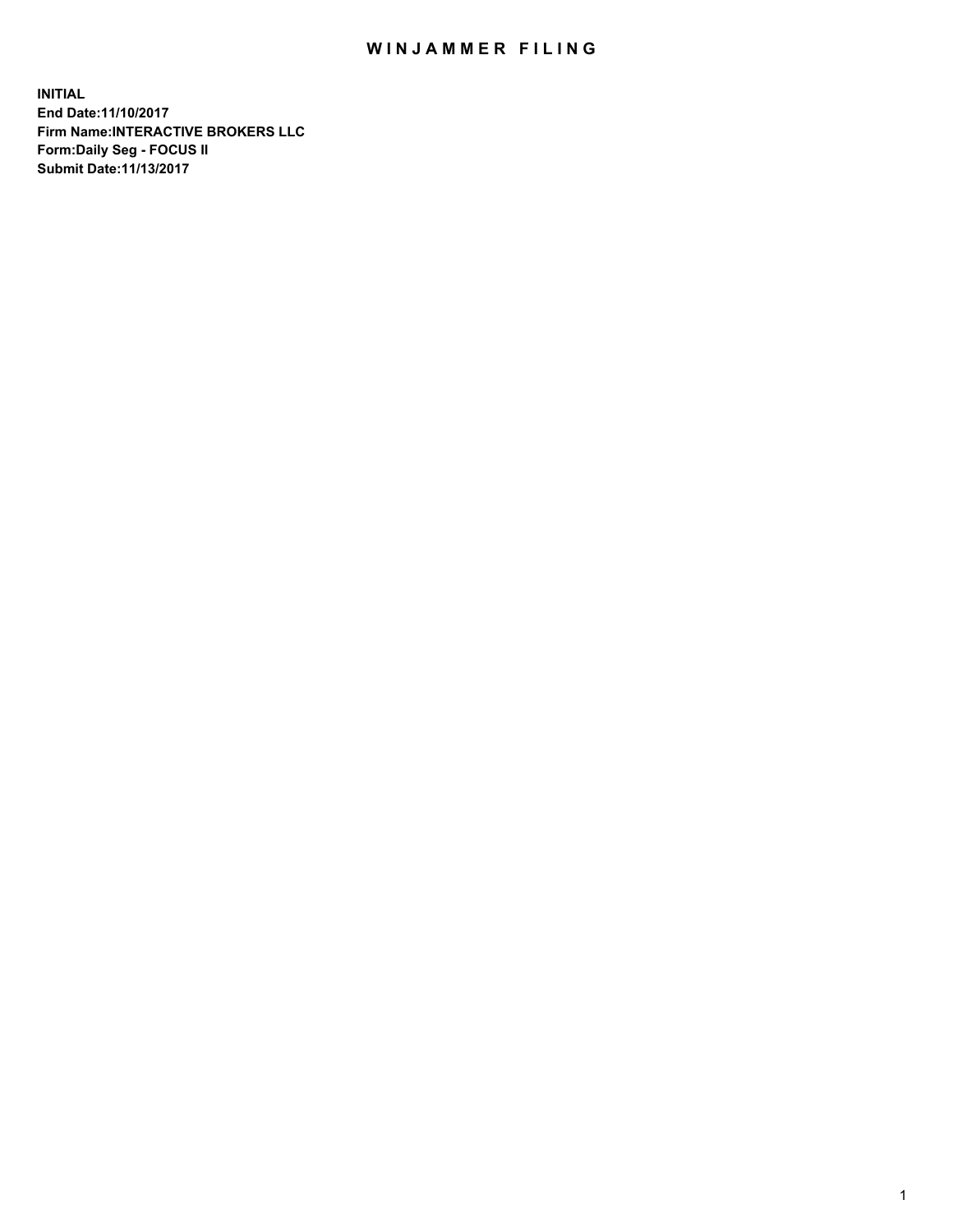## **INITIAL End Date:11/10/2017 Firm Name:INTERACTIVE BROKERS LLC Form:Daily Seg - FOCUS II Submit Date:11/13/2017 Daily Segregation - Cover Page**

| Name of Company<br><b>Contact Name</b><br><b>Contact Phone Number</b><br><b>Contact Email Address</b>                                                                                                                                                                                                                          | <b>INTERACTIVE BROKERS LLC</b><br><b>James Menicucci</b><br>203-618-8085<br>jmenicucci@interactivebrokers.c<br>om |
|--------------------------------------------------------------------------------------------------------------------------------------------------------------------------------------------------------------------------------------------------------------------------------------------------------------------------------|-------------------------------------------------------------------------------------------------------------------|
| FCM's Customer Segregated Funds Residual Interest Target (choose one):<br>a. Minimum dollar amount: ; or<br>b. Minimum percentage of customer segregated funds required:%; or<br>c. Dollar amount range between: and; or<br>d. Percentage range of customer segregated funds required between:% and%.                          | $\overline{\mathbf{0}}$<br>0<br>155,000,000 245,000,000<br>0 <sub>0</sub>                                         |
| FCM's Customer Secured Amount Funds Residual Interest Target (choose one):<br>a. Minimum dollar amount: ; or<br>b. Minimum percentage of customer secured funds required:%; or<br>c. Dollar amount range between: and; or<br>d. Percentage range of customer secured funds required between: % and %.                          | $\overline{\mathbf{0}}$<br>0<br>80,000,000 120,000,000<br>0 <sub>0</sub>                                          |
| FCM's Cleared Swaps Customer Collateral Residual Interest Target (choose one):<br>a. Minimum dollar amount: ; or<br>b. Minimum percentage of cleared swaps customer collateral required:% ; or<br>c. Dollar amount range between: and; or<br>d. Percentage range of cleared swaps customer collateral required between:% and%. | $\overline{\mathbf{0}}$<br>$\overline{\mathbf{0}}$<br>0 <sub>0</sub><br><u>00</u>                                 |

Attach supporting documents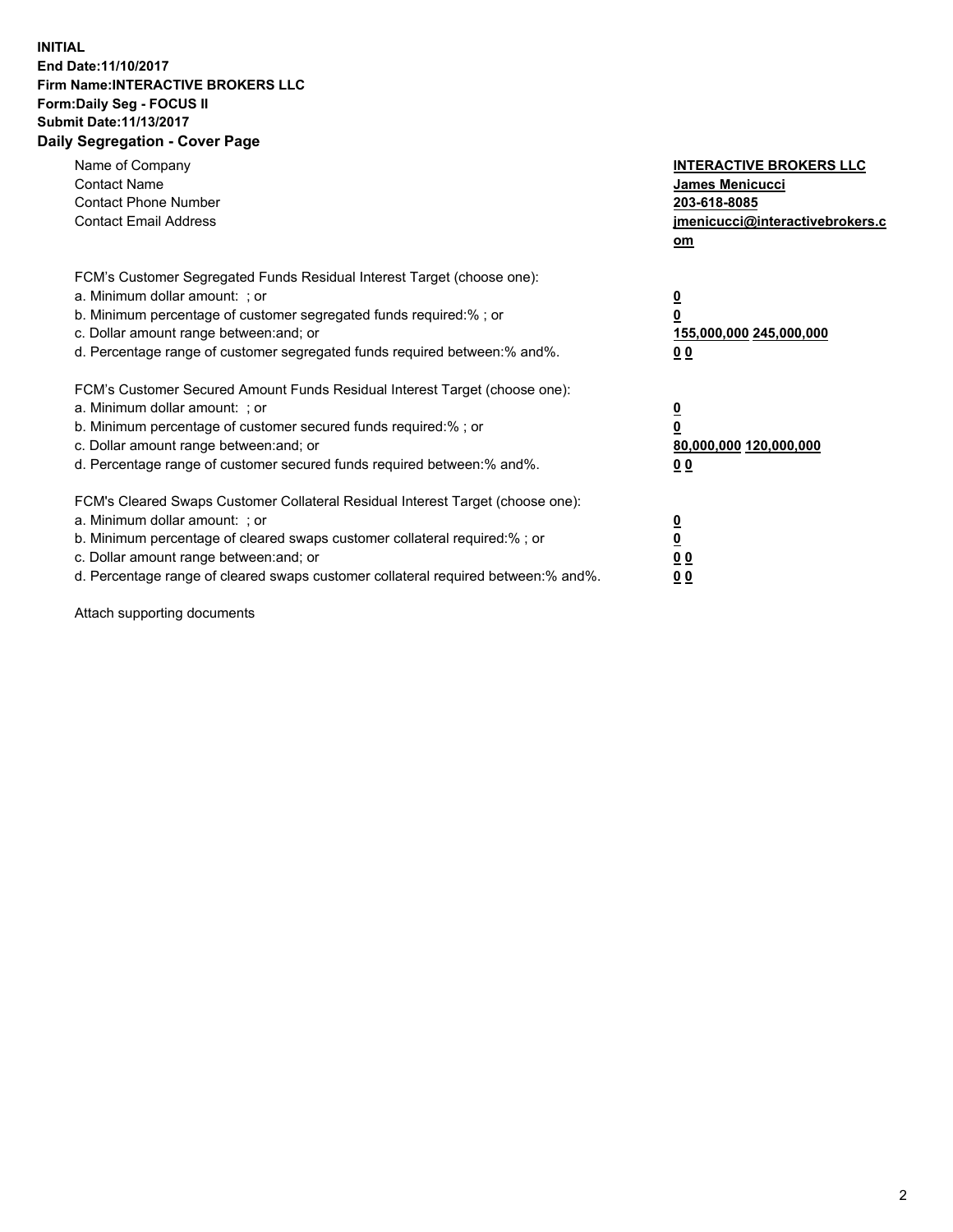## **INITIAL End Date:11/10/2017 Firm Name:INTERACTIVE BROKERS LLC Form:Daily Seg - FOCUS II Submit Date:11/13/2017 Daily Segregation - Secured Amounts**

|     | Daily Segregation - Secured Alliounts                                                                      |                                                   |
|-----|------------------------------------------------------------------------------------------------------------|---------------------------------------------------|
|     | Foreign Futures and Foreign Options Secured Amounts                                                        |                                                   |
|     | Amount required to be set aside pursuant to law, rule or regulation of a foreign                           | $0$ [7305]                                        |
|     | government or a rule of a self-regulatory organization authorized thereunder                               |                                                   |
| 1.  | Net ledger balance - Foreign Futures and Foreign Option Trading - All Customers                            |                                                   |
|     | A. Cash                                                                                                    | 441,531,082 [7315]                                |
|     | B. Securities (at market)                                                                                  | $0$ [7317]                                        |
| 2.  | Net unrealized profit (loss) in open futures contracts traded on a foreign board of trade                  | 5,916,347 [7325]                                  |
| 3.  | Exchange traded options                                                                                    |                                                   |
|     | a. Market value of open option contracts purchased on a foreign board of trade                             | 17,782 [7335]                                     |
|     | b. Market value of open contracts granted (sold) on a foreign board of trade                               | -187,119 [7337]                                   |
| 4.  | Net equity (deficit) (add lines 1.2. and 3.)                                                               | 447,278,092 [7345]                                |
| 5.  | Account liquidating to a deficit and account with a debit balances - gross amount                          | 4,297 [7351]                                      |
|     | Less: amount offset by customer owned securities                                                           | 0 [7352] 4,297 [7354]                             |
| 6.  | Amount required to be set aside as the secured amount - Net Liquidating Equity                             | 447,282,389 [7355]                                |
|     | Method (add lines 4 and 5)                                                                                 |                                                   |
| 7.  | Greater of amount required to be set aside pursuant to foreign jurisdiction (above) or line                | 447,282,389 [7360]                                |
|     | 6.                                                                                                         |                                                   |
| 1.  | FUNDS DEPOSITED IN SEPARATE REGULATION 30.7 ACCOUNTS                                                       |                                                   |
|     | Cash in banks<br>A. Banks located in the United States                                                     |                                                   |
|     |                                                                                                            | 126,016,830 [7500]                                |
| 2.  | B. Other banks qualified under Regulation 30.7<br><b>Securities</b>                                        | 0 [7520] 126,016,830 [7530]                       |
|     | A. In safekeeping with banks located in the United States                                                  |                                                   |
|     | B. In safekeeping with other banks qualified under Regulation 30.7                                         | 340,515,525 [7540]<br>0 [7560] 340,515,525 [7570] |
| 3.  | Equities with registered futures commission merchants                                                      |                                                   |
|     | A. Cash                                                                                                    | $0$ [7580]                                        |
|     | <b>B.</b> Securities                                                                                       | $0$ [7590]                                        |
|     | C. Unrealized gain (loss) on open futures contracts                                                        | $0$ [7600]                                        |
|     | D. Value of long option contracts                                                                          | $0$ [7610]                                        |
|     | E. Value of short option contracts                                                                         | 0 [7615] 0 [7620]                                 |
| 4.  | Amounts held by clearing organizations of foreign boards of trade                                          |                                                   |
|     | A. Cash                                                                                                    | $0$ [7640]                                        |
|     | <b>B.</b> Securities                                                                                       | $0$ [7650]                                        |
|     | C. Amount due to (from) clearing organization - daily variation                                            | $0$ [7660]                                        |
|     | D. Value of long option contracts                                                                          | $0$ [7670]                                        |
|     | E. Value of short option contracts                                                                         | 0 [7675] 0 [7680]                                 |
| 5.  | Amounts held by members of foreign boards of trade                                                         |                                                   |
|     | A. Cash                                                                                                    | 107,971,190 [7700]                                |
|     | <b>B.</b> Securities                                                                                       | $0$ [7710]                                        |
|     | C. Unrealized gain (loss) on open futures contracts                                                        | $-3,641,784$ [7720]                               |
|     | D. Value of long option contracts                                                                          | 17,782 [7730]                                     |
|     | E. Value of short option contracts                                                                         | -187,119 [7735] 104,160,069 [7740]                |
| 6.  | Amounts with other depositories designated by a foreign board of trade                                     | 0 [7760]                                          |
| 7.  | Segregated funds on hand                                                                                   | $0$ [7765]                                        |
| 8.  | Total funds in separate section 30.7 accounts                                                              | 570,692,424 [7770]                                |
| 9.  | Excess (deficiency) Set Aside for Secured Amount (subtract line 7 Secured Statement<br>Page 1 from Line 8) | 123,410,035 [7380]                                |
| 10. | Management Target Amount for Excess funds in separate section 30.7 accounts                                | 80,000,000 [7780]                                 |
| 11. | Excess (deficiency) funds in separate 30.7 accounts over (under) Management Target                         | 43,410,035 [7785]                                 |
|     |                                                                                                            |                                                   |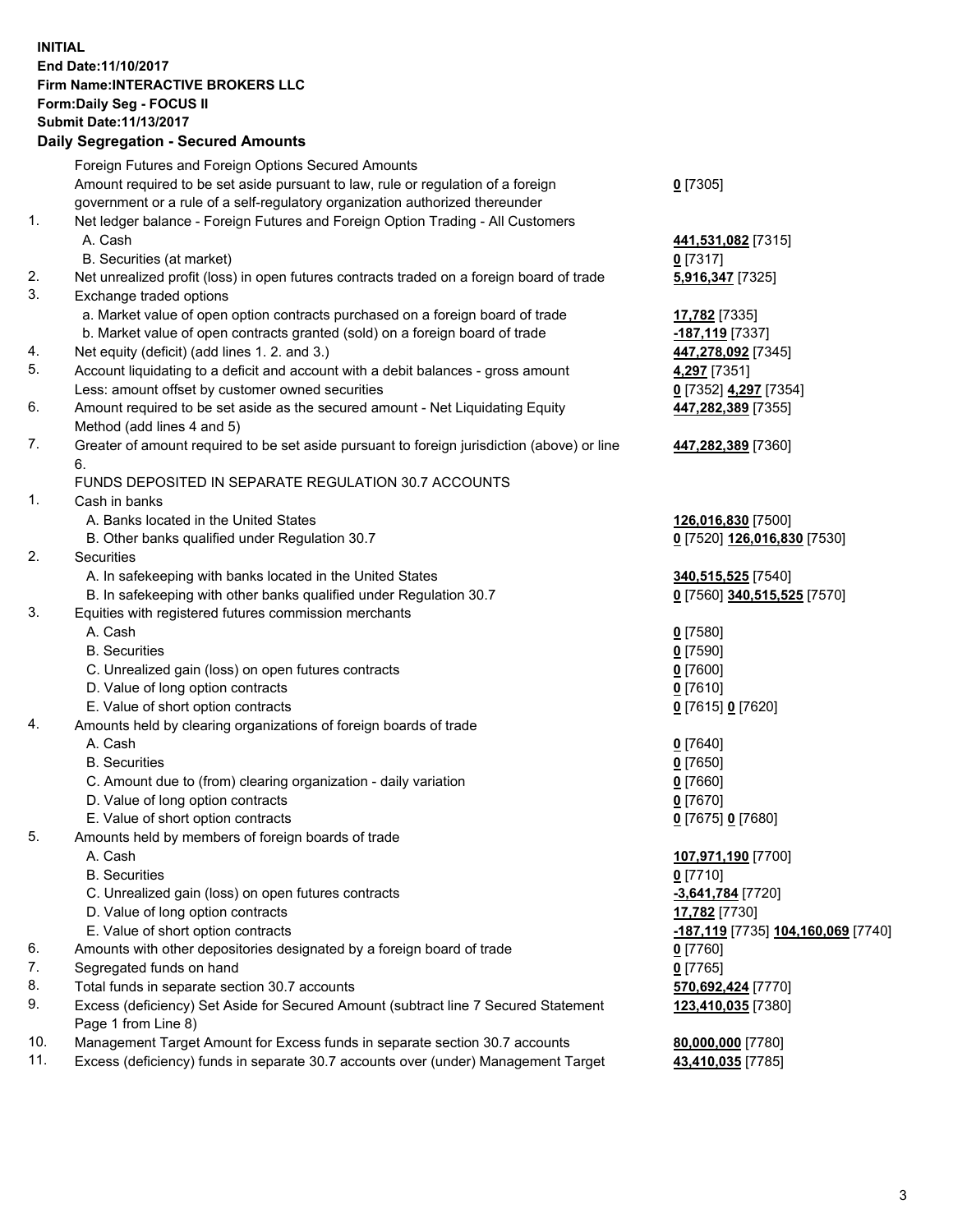**INITIAL End Date:11/10/2017 Firm Name:INTERACTIVE BROKERS LLC Form:Daily Seg - FOCUS II Submit Date:11/13/2017 Daily Segregation - Segregation Statement** SEGREGATION REQUIREMENTS(Section 4d(2) of the CEAct) 1. Net ledger balance A. Cash **4,643,308,484** [7010] B. Securities (at market) **0** [7020] 2. Net unrealized profit (loss) in open futures contracts traded on a contract market **-76,056,973** [7030] 3. Exchange traded options A. Add market value of open option contracts purchased on a contract market **141,723,810** [7032] B. Deduct market value of open option contracts granted (sold) on a contract market **-272,857,265** [7033] 4. Net equity (deficit) (add lines 1, 2 and 3) **4,436,118,056** [7040] 5. Accounts liquidating to a deficit and accounts with debit balances - gross amount **205,888** [7045] Less: amount offset by customer securities **0** [7047] **205,888** [7050] 6. Amount required to be segregated (add lines 4 and 5) **4,436,323,944** [7060] FUNDS IN SEGREGATED ACCOUNTS 7. Deposited in segregated funds bank accounts A. Cash **567,196,069** [7070] B. Securities representing investments of customers' funds (at market) **2,822,656,615** [7080] C. Securities held for particular customers or option customers in lieu of cash (at market) **0** [7090] 8. Margins on deposit with derivatives clearing organizations of contract markets A. Cash **23,595,854** [7100] B. Securities representing investments of customers' funds (at market) **1,360,399,384** [7110] C. Securities held for particular customers or option customers in lieu of cash (at market) **0** [7120] 9. Net settlement from (to) derivatives clearing organizations of contract markets **-6,471,929** [7130] 10. Exchange traded options A. Value of open long option contracts **141,679,900** [7132] B. Value of open short option contracts **-272,814,453** [7133] 11. Net equities with other FCMs A. Net liquidating equity **0** [7140] B. Securities representing investments of customers' funds (at market) **0** [7160] C. Securities held for particular customers or option customers in lieu of cash (at market) **0** [7170] 12. Segregated funds on hand **0** [7150] 13. Total amount in segregation (add lines 7 through 12) **4,636,241,440** [7180] 14. Excess (deficiency) funds in segregation (subtract line 6 from line 13) **199,917,496** [7190] 15. Management Target Amount for Excess funds in segregation **155,000,000** [7194]

16. Excess (deficiency) funds in segregation over (under) Management Target Amount Excess

**44,917,496** [7198]